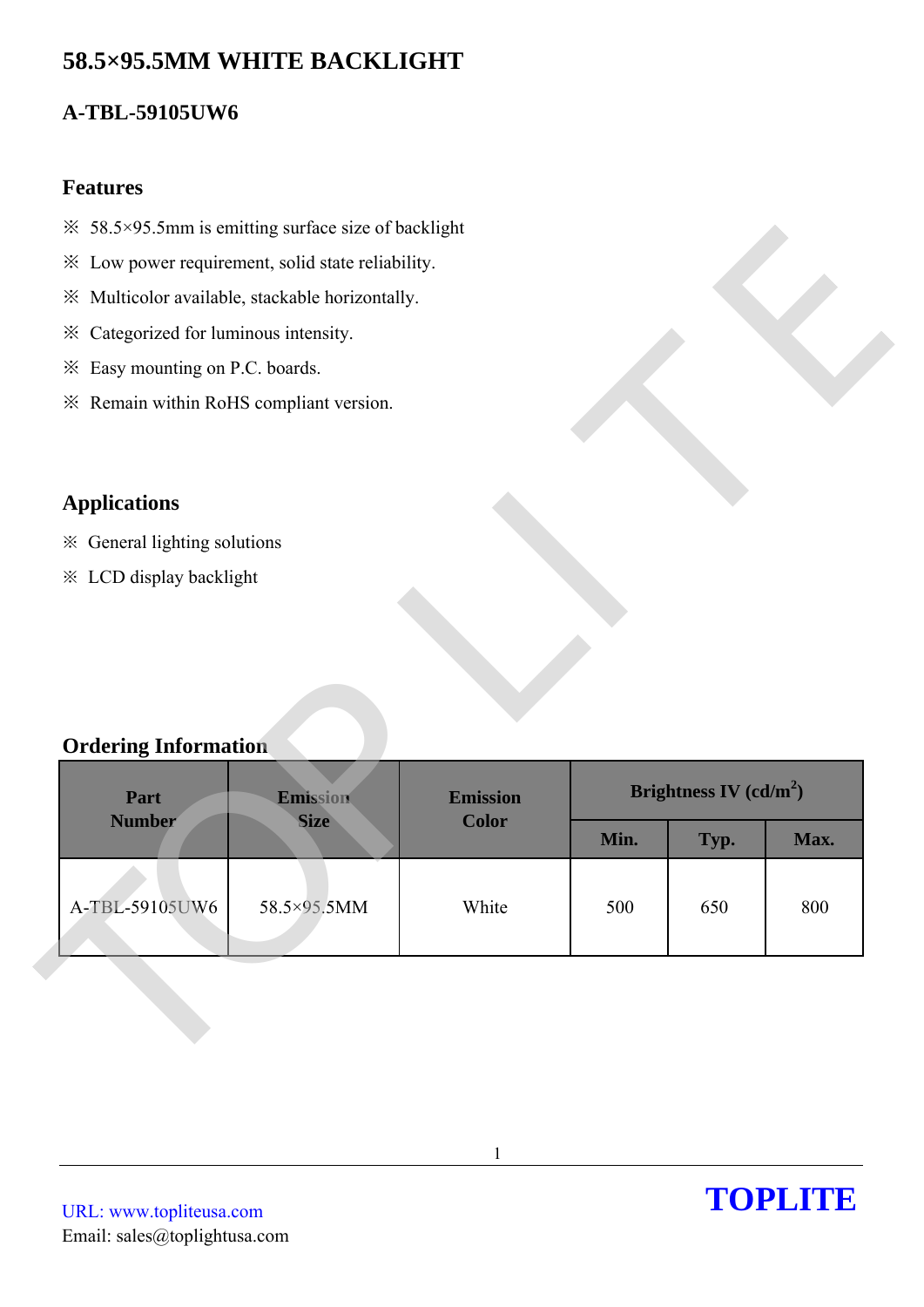## **Maximum Ratings**

| <b>Parameter</b>                                        | <b>Symbol</b> | Value         | Unit          |
|---------------------------------------------------------|---------------|---------------|---------------|
| Operating temperature                                   | $T_{OP}$      | $-35 \sim 85$ | $\mathcal{C}$ |
| Storage temperature                                     | $T_{STG}$     | $-35 \sim 85$ | $\rm ^{o}C$   |
| Peak forward current $(T_A=25 \degree C)$ <sup>*1</sup> | $1_{\rm PF}$  | 120           | mA            |
| Reverse voltage (TA=25 $^{\circ}$ C)                    | $V_R$         |               |               |
| Power consumption (TA=25 $^{\circ}$ C)                  |               | 450           | mW            |

## **Electrical / Optical Characteristics (1)**

| $\sum_{n=1}^{\infty}$                                                                                    |                          | - 21 U               |                          |              |
|----------------------------------------------------------------------------------------------------------|--------------------------|----------------------|--------------------------|--------------|
| Peak forward current $(T_A=25 \degree C)$ * <sup>1</sup>                                                 |                          | $I_{PF}$             | 120                      | mA           |
| Reverse voltage $(TA=25 °C)$                                                                             |                          | $V_R$                | 5                        | $\mathbf V$  |
| Power consumption (TA=25 $^{\circ}$ C)                                                                   |                          | $\mathbf{P}$         | 450                      | mW           |
| *1 at 1/10 Duty Cycle                                                                                    |                          |                      |                          |              |
| <b>Electrical / Optical Characteristics (1)</b><br>$(T_A = 25 \text{ °C} \& \text{ IF} = 20 \text{ mA})$ |                          |                      |                          |              |
| <b>Parameter</b>                                                                                         |                          | <b>Symbol</b>        | <b>Value</b>             | Unit         |
| <b>Wavelength at peak emission</b>                                                                       | (Typ.)                   | $\lambda_{\rm P}$    |                          | nm           |
| Spectral bandwidth at 50%                                                                                | (Typ.)                   | $\Delta \lambda$     | 30                       | nm           |
|                                                                                                          | (Min.)                   | $I_F$                | $\overline{\phantom{a}}$ |              |
| <b>Forward Current</b>                                                                                   | (Typ.)                   | $I_F$                | 90                       | mA           |
|                                                                                                          | (Max.)                   | $\mathbf{I}_{\rm F}$ |                          |              |
|                                                                                                          | (Min.)                   | $\rm V_F$            |                          | $\mathbf{V}$ |
| <b>Forward voltage</b>                                                                                   | (Typ.)<br>(Max.)         | $V_F$<br>$V_{\rm F}$ | 5                        |              |
|                                                                                                          | (Min.)                   | <b>TC</b>            | 20000                    | K            |
| <b>Color temperature</b>                                                                                 | (Max.)                   | ${\rm TC}$           | 25000                    | K            |
| <b>Luminous Uniformity</b>                                                                               | (Typ.)                   |                      | 75%                      |              |
| <b>Discreteness</b>                                                                                      | (Typ.)                   |                      | 25%                      |              |
| <b>Luminous Intensity Bin Groups</b><br>$(T_A = 25 \text{ °C})$                                          |                          |                      |                          |              |
|                                                                                                          | Brightness IV $(cd/m^2)$ |                      |                          |              |
| Min.                                                                                                     | Typ.                     |                      | Max.                     |              |
| 500                                                                                                      | 650                      |                      | 800                      |              |

# **Luminous Intensity Bin Groups**

| Brightness IV $(cd/m^2)$ |      |      |  |  |
|--------------------------|------|------|--|--|
| Min.                     | Typ. | Max. |  |  |
| 500                      | 650  | 800  |  |  |

URL: www.topliteusa.com Email: sales@toplightusa.com

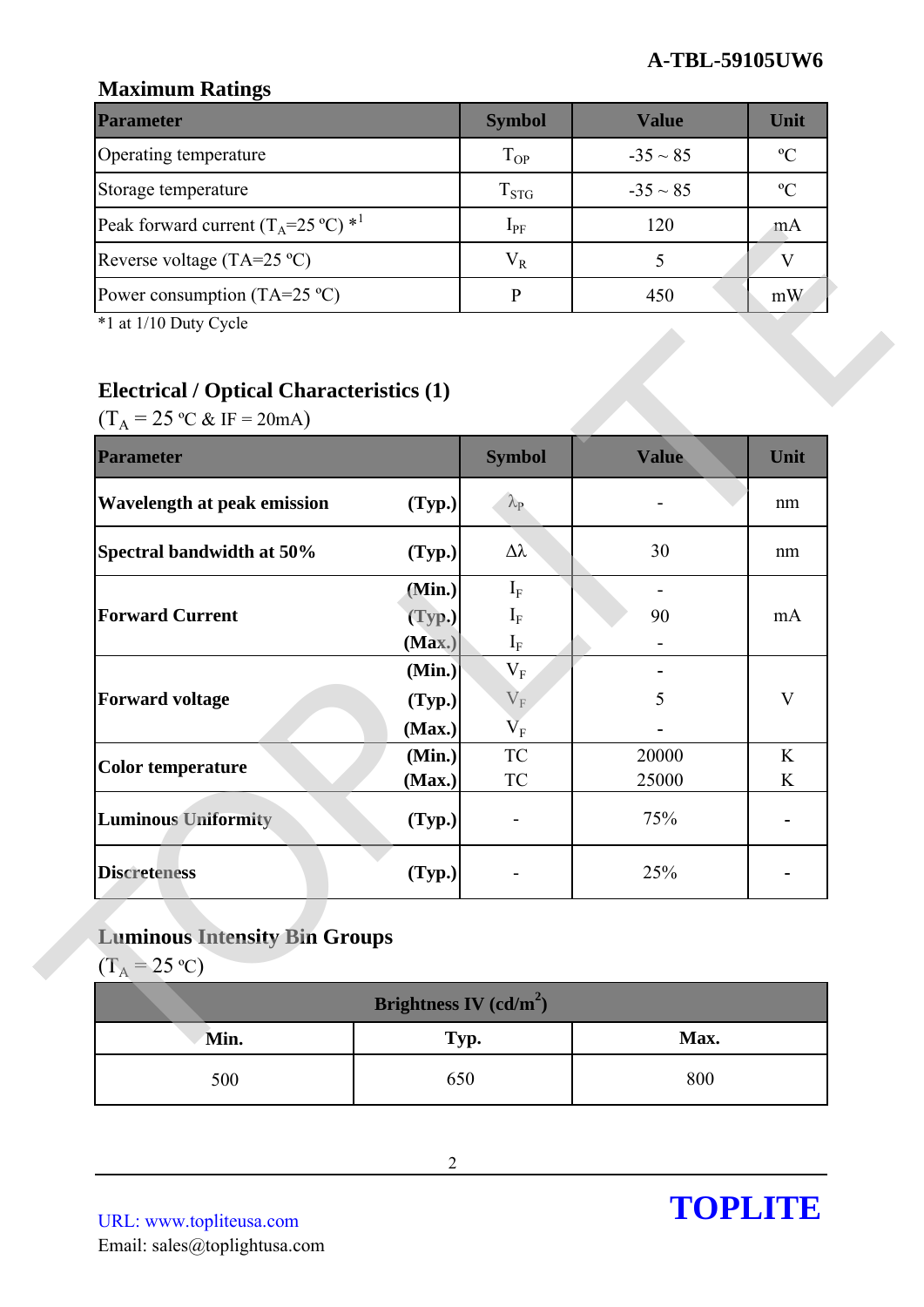### **Electrical/Optical Charateristic (2)**



URL: www.topliteusa.com Email: sales@toplightusa.com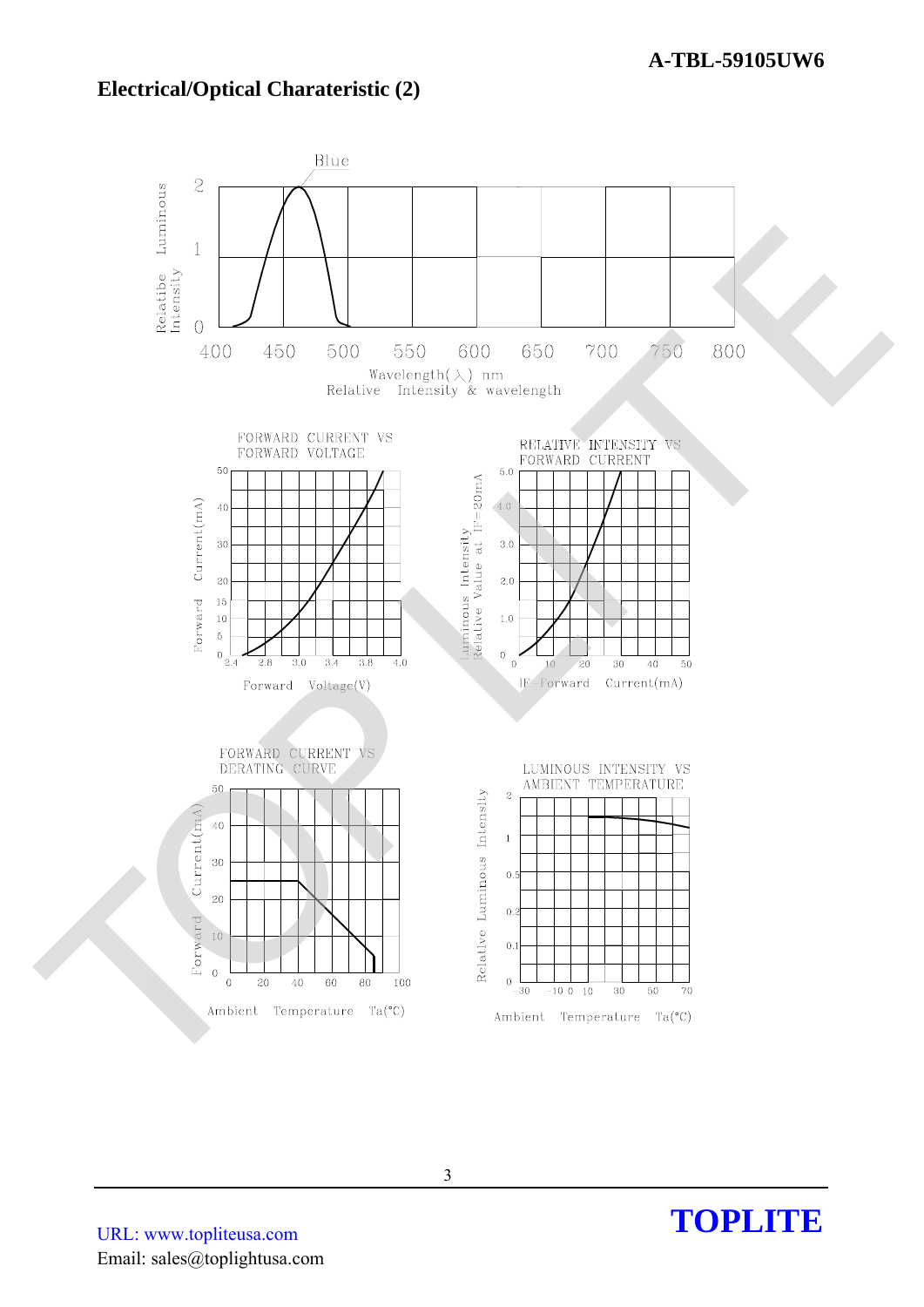## **Package Outline Dimensions**



#### Notes:

- 1. All dimensions are in millimeters. Tolerance is +/-0.25 unless otherwise noted.
- 2. The specifications, characteristics and technical data described in the datasheet are subject to change without prior notice.

4